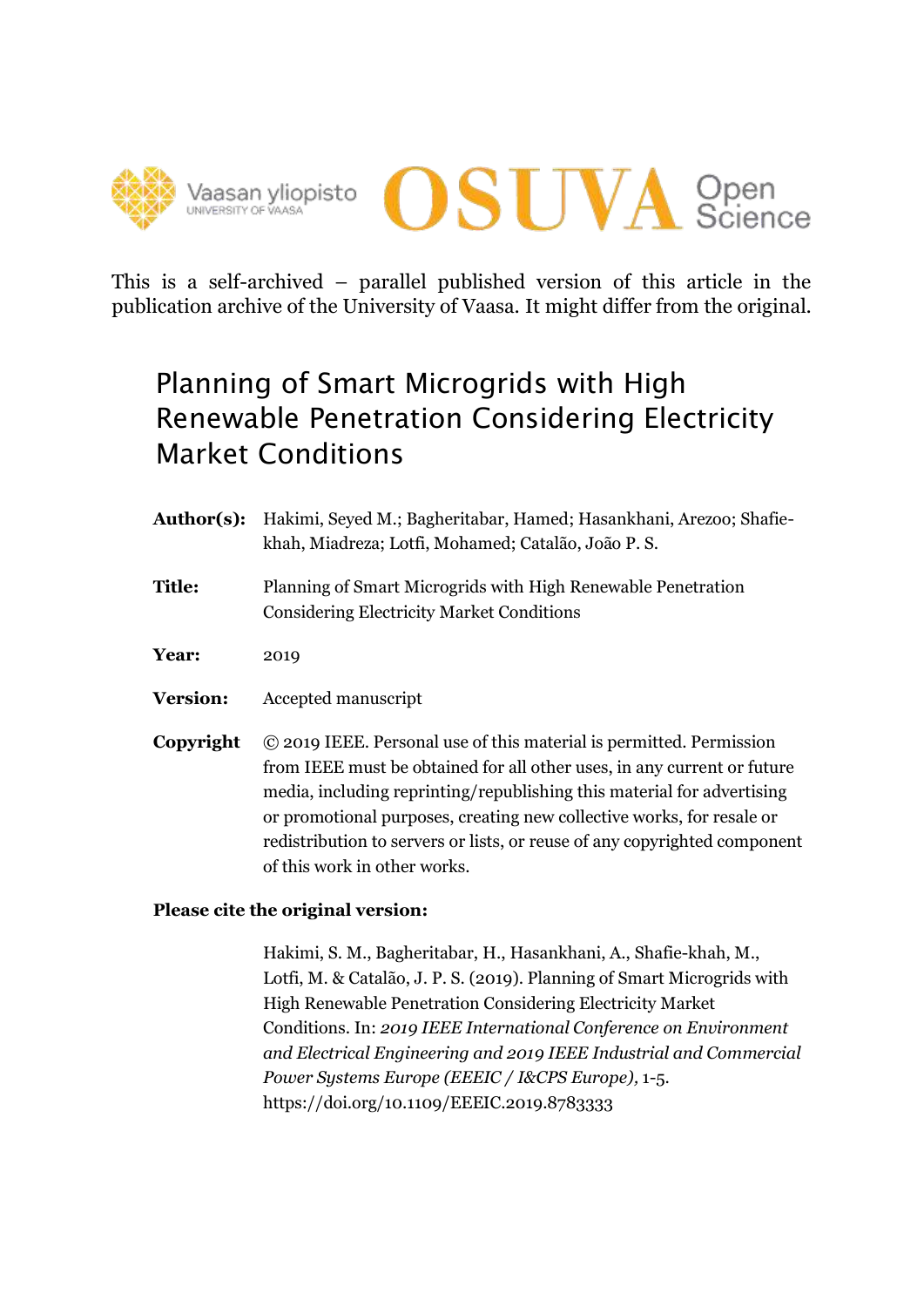# Planning of Smart Microgrids with High Renewable Penetration Considering Electricity Market Conditions

Seyed M. Hakimi, Hamed Bagheritabar Electrical Engineering Dept., Damavand Dept. Electrical Engineering, Branch, Islamic Azad University, Damavand, Iran sm\_hakimi@damavandiau.ac.ir; ham\_bagheri@yahoo.com

Arezoo Hasankhani Amirkabir University of Technology,Tehran, Iran abhasan@mail.uk.ac.ir

Miadreza Shafie-khah University of Vaasa, Vaasa, Finland miadreza@gmail.com Mohamed Lotfi, João P. S. Catalão FEUP and INESC TEC, Porto 4200-465, Portugal mohd.f.lotfi@gmail.com; catalao@fe.up.pt

*Abstract***— In this paper, a new method for optimal sizing of distributed generation (DG) is presented in order to minimize electricity costs in smart microgrids (MGs). This paper presents a study of the effect of wholesale electricity market on smart MGs. The study was performed for the Ekbatan residential complex which includes three smart MGs considering high penetration of renewable energy resources and a 63/20 kV substation in Tehran, Iran. The role of these smart MGs in the pool electricity market is a price maker, and a game-theoretical (GT) model is applied for their bidding strategies. The objective cost function considers different cost parameters in smart MGs, which are optimized using particle swarm optimization (PSO). The results show that applying this method is effective for economic sizing of DGs.**

*Keywords—optimal sizing, PSO, renewable energy system, smart microgrid.* 

#### I. INTRODUCTION

In a smart microgrid (MG), studying the interaction between a combination of different renewable energy resources (RERs) including wind turbine (WT), photovoltaic cell (PV), fuel cell (FC) and energy storage systems (ESSs), together with the electricity market is studied, is a highly complex and challenging task. When planning electrical grids, an optimization problem is formulated where the objective function is to minimize the total cost considering system constraints. Since the RERs participate in the electricity market, their optimal size should be specified to guarantee the optimal application and operation of the MG.

Different studies have addressed the optimal sizing of RERs and ESSs. In [1], the optimal sizing of RERs has been done using genetic algorithm considering technical and economic constraints. The intermittent behavior of WT which has been modeled by vine-copula theory has been compensated in [2] by optimal sizing of ESSs. Authors in [3] have considered the optimal sizing of ESSs and RERs including WT and PV. In this study, maximizing the reliability and minimizing the cost have been realized, and firstly, the RERs have been optimally sized then the algorithm has been applied for ESSs. In [4], the optimal sizing of WT, PV, FC, Hydrogen tank and electrolyzer has been specified based on a multi-criteria method to minimize the annual cost. The optimal capacity of WT, PV and ESSs has been specified in [5], [6] and [7] to reach the minimum cost too.

The effect of RERs on electricity market and changing its structure has been studied in many sources.

In [8], the strategy has been proposed to forecast the market price based on applying WT and ESSs to maximize the profit. The dynamic programming tool has been applied in [8] to consider the intermittent behavior of WT and rapidly varying electricity market price. Authors in [9] have studied the Lithium battery operations in high penetration of RERs and presence of electric vehicles in spot and frequency regulation service markets which has been modeled in Australia electricity market.

The optimal capacity of RERs and especially ESSs considering their participant in the electricity market has been determined in some studies but it has not been studied thoroughly. In [10], the optimal capacity of ESS and PV has been determined by the global linear programming optimization algorithm, and they have participated in the electricity market. In [11], the optimal size of ESSs in electricity markets considering the uncertainties associated with rival generators' offering strategies and load level. The optimal capacity of ESSs has been studied in [12] as well. Authors in [13] have studied the influence of optimal necessary ESSs in the presence of WT by stochastic Cournot-based game and have modeled them in the South Australia market.

The contributions of the study can be listed as follows:

- Implementation of competitive market between smart MGs and distribution network and assessment of its impact on optimal sizing
- MGs' loads are increasing each year, so new units should be added to MGs for supplying this load growth. The added units at ith year will produce power during (n-i+1) years in which n shows the lifetime of the project. The optimal capacity and location of each source should be annually computed. In this paper, the different load growth in developing buses comparing to non-developing ones is considered.
- The capital cost of RERs is decreasing over the time, so one of the novelties in this study is considering the different annual forecasted capital cost in optimization problem at each year, which makes the calculations more realistic.

The rest of the paper is organized as follows. Section 2 provides the details of the Participation of smart MG in the competitive electricity market. Section 3 addresses the method for optimal sizing of smart MGs units considering smart MG as a price maker. Section 4 demonstrates the performed simulations and contains a discussion thereof. Finally, section 5 lists the conclusions that can be drawn from this work.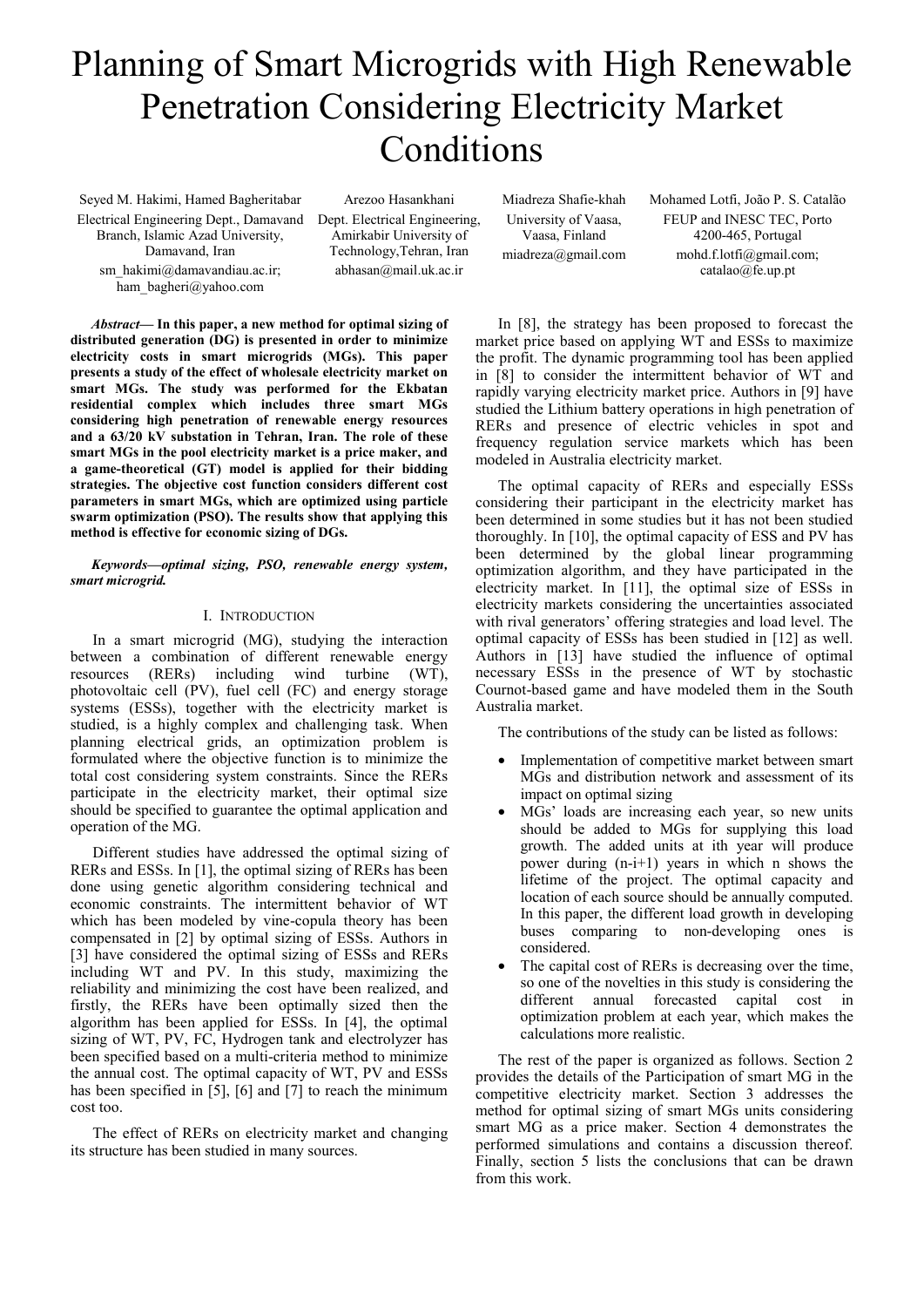#### II. PARTICIPATION OF SMART MG IN A COMPETITIVE ELECTRICITY MARKET

In this paper, the energy market is considered in distribution network market, and the distribution network operator (DSO) has the supervisory role in order to assess the relation between utilities in maintaining safety [14]. This relationship is shown in Figure 1.

The interaction in the electricity market is in the way that utilities propose price and power based on their capability and constraints in producing power, and the coordination between different units. These suggestions are presented to DNO, and DNO sort them from lowest price to highest price, and the market clearing price (MCP) is determined.

In this study, the GT is applied, and the smart MG can buy and sell energy to network, so it is either seller or buyer. In both cases, the smart MG is optimized to reach the minimum cost, as a result of buying and selling energy in the lowest price and highest profit is the main goals, respectively.

The main objective of each player in the market is to maximize the profit of selling/buying energy. Each generator intends to sell electricity in the highest price while each buyer intends to buy electricity in the lowest price. DNO receives buying/selling suggestions, and determines the MCP.

The price which is suggested by each company has an important role in determining their loss and profit. Different strategies and methods can be applied to determine the electricity price, and the best method is the one which reaches the utility to the lowest price.

At first, participants in the electricity market should calculate their marginal cost and announce it to DNO. DNO determines the primary MCP based on different information. DNO clears the market based on the information acquired by market players. Each generation players suggest a price based on the most expensive unit.

#### *A. Cournot modeling*

In Cournot method, after the primary suggestion of players to market and determining the primary MCP by DNO, the primary MCP is multiplied by a small coefficient, then it proposed to the participants.



Fig 1. The interaction between different participants in the electricity market

The market players after receiving the primary cost, optimize their objective function in order to minimize the cost. In the next steps, equation 1 is used to determine the price [15].

$$
MCPj = MCPj-1 - \alpha \sum_{i=1}^{n} P_ij
$$
 (1)

where  $\alpha$  (\$/kw2) determines the demand coefficient, which shows that increasing the power system capacity decreases the electricity price.  $\sum_{i=1}^{n} P_i^j$  shows the aggregated production of all generators (kw), and j is the number of each step. This equation is stopped when MCP doesn't change.

#### III. MODELING OPTIMAL SIZING OF SMART MGS UNITS CONSIDERING SMART MG AS PRICE MAKER

The objective of this section is to determine the optimal size of units including the number of wind turbine, photovoltaic arrays, and the capacity of electrolyzer, Hydrogen tank, fuel cell, micro turbine, battery and AC/DC inverter in smart MGs No. 1, No. 2 and No. 3. The system cost includes the investment net present value (NPC), operation & maintenance (O&M), fuel, equipment replacement, smart devices, incentives related to participation in demand response programs, any cost related to power interruption over 20-year life cycle and buying and selling electricity cost with distribution network considering smart MGs as price maker.

The objective function is defined as follow:

$$
OF_{sizing} = Min \left\{ \sum_{i} \sum_{j=1}^{N_{year}} NPC_{i,j} + \sum_{j=1}^{N_{year}} Cost_{shedd,j} + NPC_{Trans} + \sum_{n} NPC_{incentive.n} + \sum_{N_{year}} Cost_{buy,j} + \sum_{N_{year}} Cost_{buy,j} - \sum_{j=1}^{N_{year}} Cost_{sell,j} \right\}
$$
(2)

where *i* shows the utilities in smart MG, Nyear is the project lifetime,  $\Sigma$  NPC<sub>Trans</sub> represents the net present value of the distribution transformer. NPC<sub>incentive.n</sub> determines the net present value of the nth smart appliances incentive.

The penalty cost for shed load can be calculated as follows:

$$
Cost_{shed} = LOEE \times C_{shed} \tag{3}
$$

NPC<sub>incentive.n</sub>determines the net present value of the *n*th smart appliances incentive, which can be calculated as below:

$$
NPC_{incentive.n} = (Incentive\_avl_n + Incentive\_shift_n) \times PWA
$$
\n(4)

where Incentive\_avl<sub>n</sub>and Incentive\_shift<sub>n</sub> calculated by the following equations: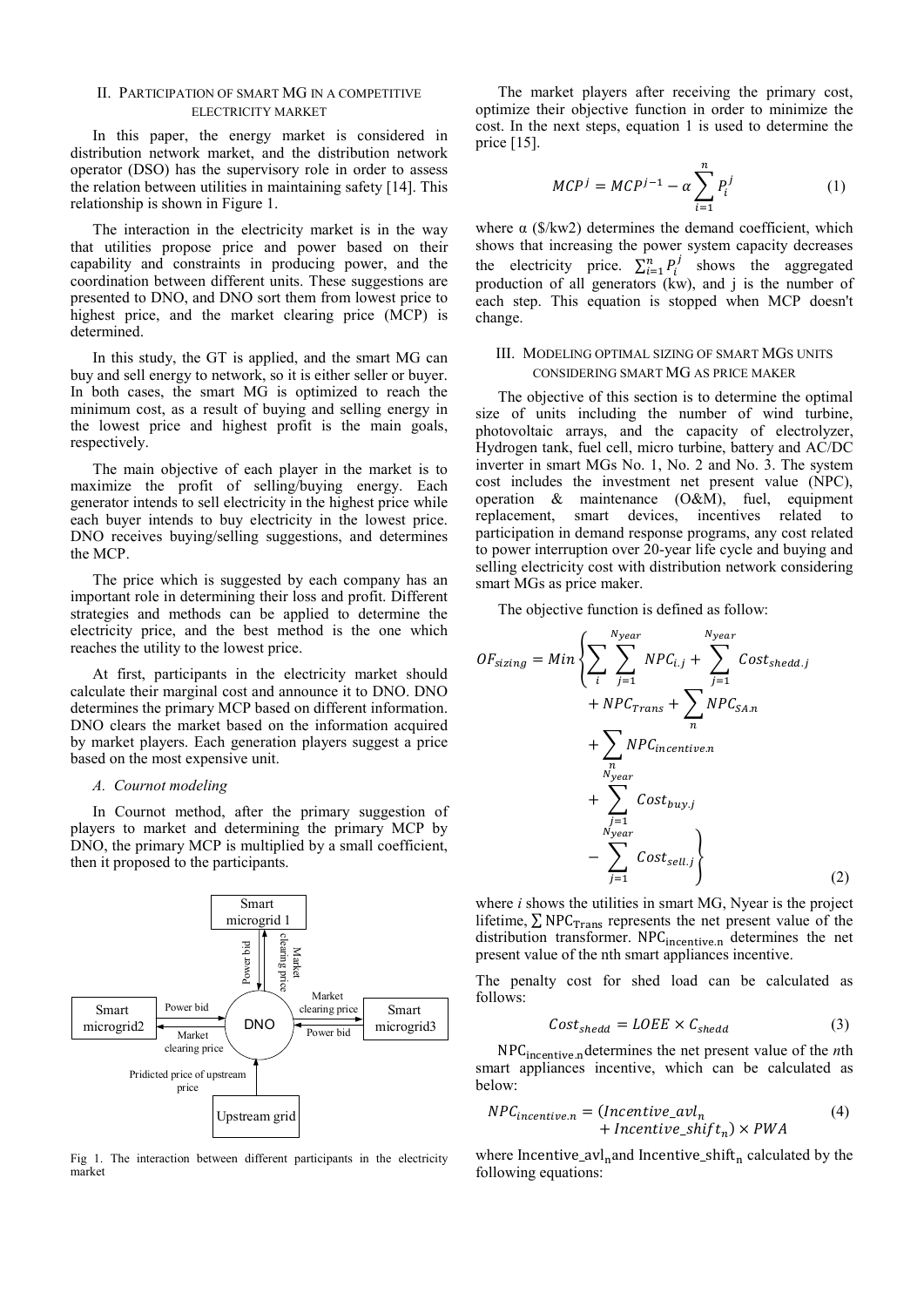*Incentive*<sub>α</sub>
$$
u_l = \frac{1}{5} \frac{SAC_i}{N (start - ave)_i} \times N (avl)_i
$$
 (5)

$$
Incentive\_shift_i = \frac{SAC_i}{N\left(start - ave\right)_i} \times N\left(shift\right)_i \tag{6}
$$

where SACi is the surplus cost which should be paid for ith appliance (e.g., washing machine). N (start – ave)<sub>i</sub> determines the average usage number of ith smart appliance during one year. N (avl) shows the availability number of ith appliance, and  $N$  (shift) $\frac{1}{2}$  specifies the shifting number of ith appliance annually.

Different constraints related to angle of PV array, the amount of saved energy in tank, the operational constraints of network and the maximum production of each source is considered in this study.

#### IV. SIMULATION AND RESULT DISCUSSION

The Ekbatan residential complex is considered as the research case study. Ekbatan has three separate sets of buildings called respectively phase 1, 2 and 3 considered as smart microgrids. Although there is no electrical connection between them, each of these phases is connected to 63/20 kV substation by a 20 kV cable. The underground 20 kV cables are applied in distribution grid in Ekbatan complex.

The schematic of this MG is depicted in Figure 2. To reach this point, the electricity tariff in IRAN is used. The off-peak rate is equal to 0.1 \$ while the peak rate is equal to 0.15 \$.

The smart microgrid No.1 consists of WT, PV panel, FC, Electrolyzer, Hydrogen tank, controllable loads (washing machine, dishwasher, heating/cooling system and plug-in electric vehicles) and uncontrollable loads.

The line data for this MG is presented in Table I. The schematic of MG No. 1 and the single-line diagram of MG No.1 are represented in Figure 3 and 4.

#### *A. The primary MCP calculation*

In order to simulate electricity market, the primary MCP should be given to smart MGs which is applied in optimization and power suggestion. The price of upstream market in a sample day is presented in Table II.

In order to determine primary MCP, DNO receives all marginal cost and all players' power. Then, the marginal cost and the power related to sellers is sorted from the lowest to the highest.



Fig 2. Schematic of MG

TABLE I: THE LINE DATA FOR SMART MG 1

| <b>First bus</b> | <b>Second bus</b> | <b>Resistance (pu)</b> | Reactance (pu) |
|------------------|-------------------|------------------------|----------------|
| A1               | A <sub>2</sub>    | 0.0058                 | 0.0029         |
| A2               | A <sub>3</sub>    | 0.0308                 | 0.0157         |
| A2               | A <sub>4</sub>    | 0.0102                 | 0.0098         |
| A <sub>4</sub>   | A5                | 0.0939                 | 0.0846         |
| A <sub>5</sub>   | B1                | 0.0255                 | 0.0298         |
| B1               | B <sub>2</sub>    | 0.0442                 | 0.0585         |
| A <sub>3</sub>   | B <sub>3</sub>    | 0.0282                 | 0.0192         |
| B <sub>3</sub>   | B <sub>4</sub>    | 0.0560                 | 0.0442         |
| <b>B4</b>        | C2                | 0.0559                 | 0.0437         |



Fig 3. Schematic of MG No. 1



Fig 4. Single-line diagram of MG No. 1

TABLE II. THE PRICE OF DNO UPSTREAM MARKET

| Time (hour)                      |      | 2    | 3    | 4    | 5    | 6    | 7                                               | 8  |
|----------------------------------|------|------|------|------|------|------|-------------------------------------------------|----|
| The upstream market<br>MCP(S/kw) | 13.8 | 13.8 | 13.6 | 13.6 | 13.6 | 13.6 | 13.88 13.88                                     |    |
| Time (hour)                      | 9    | 10   | 11   | 12   | 13   | 14   | 15                                              | 16 |
| The upstream market<br>MCP(S/kw) |      |      |      |      |      |      | 13.88 13.88 13.88 13.88 13.88 13.88 13.88 13.88 |    |
| Time (hour)                      | 17   | 18   | 19   | 20   | 21   | 22   | 23                                              | 24 |
| The upstream market<br>MCP(S/kw) |      |      |      |      |      |      | 13.88 13.88 13.88 13.88 13.88 13.88 13.88 13.88 |    |

The marginal cost and power related to buyers are arranged from the highest to the lowest as well. Where these two curves touch each other is called primary MCP. This MCP is the lowest and the ideal MCP from the DNO point of view.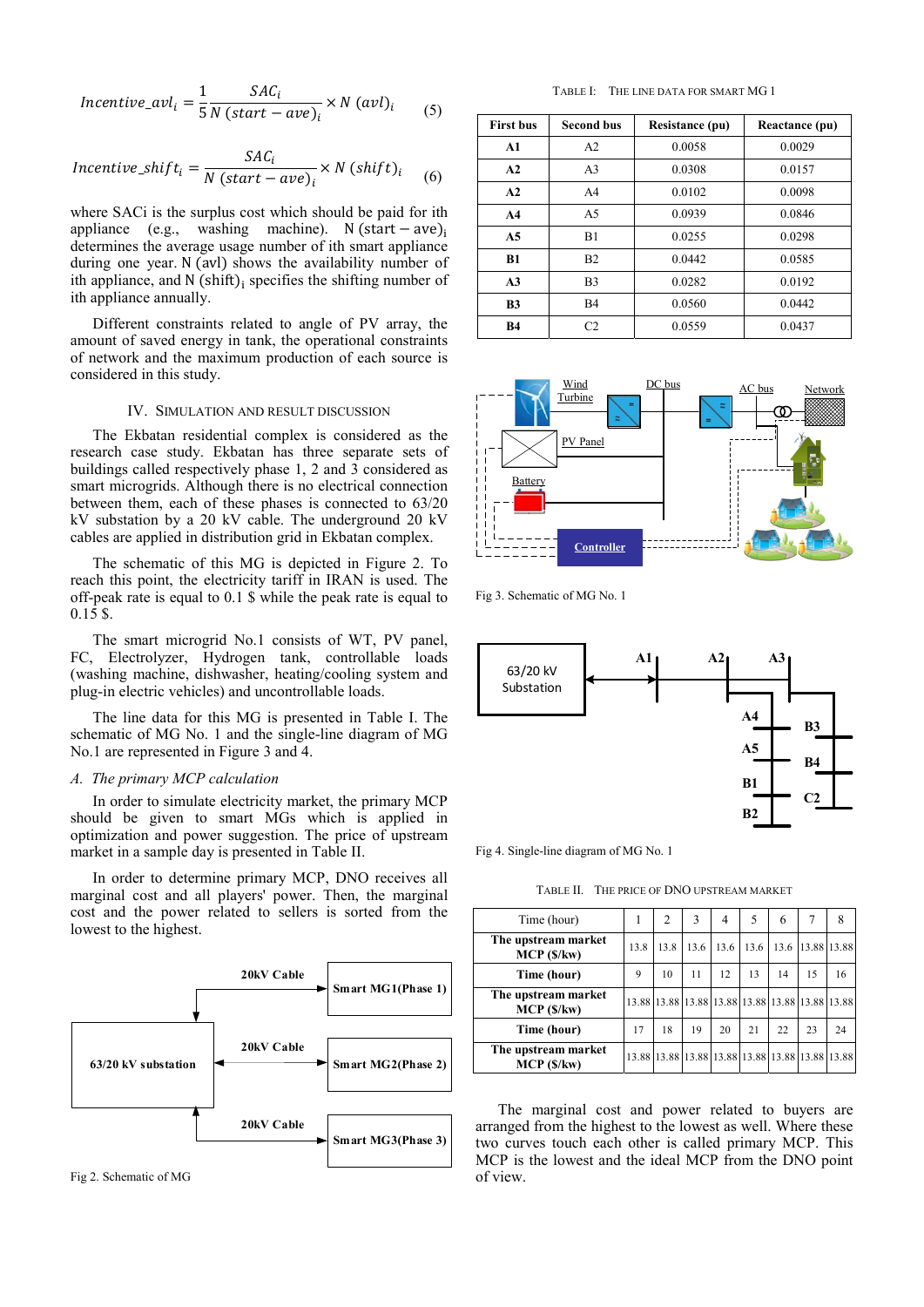The amount of MCP is multiplied by a small coefficient, then it is announced to smart MGs. In this study, the coefficient is assumed 1.02. As the characteristics of different units in the market are similar together, the obtained results are close to each other which is presented in Table III. At first, participants in the electricity market should calculate their marginal cost and announce it to DNO. Market-clearing is done by DNO based on the information acquired by market players. Each generation player suggests a price based on the most expensive unit.

#### *B. The final MCP calculation based on presented method*

The participants in the market suggest their proposed power to DNO based on the primary price determined by DNO, which alters the proposed price of DNO to market players. The participants identify the best condition to propose power to DNO, this procedure continues until the Cournot equilibrium is achieved. The final price is presented in Table IV. As can be seen in Table IV, the price is low in the first hours because of the load characteristics, which are residential. The price is increasing in the morning which is low between 2 and 8 hours. The market price increases after the load growth. The smart MGs are price maker and cause changes in the distribution network price.

#### *C. The smart MG cost in the competitive electricity market*

In this section, the optimal size of DGs in smart MGs are determined which is compared to the condition that the smart MGs has no effect on the electricity market and receive the price. When MGs participate in the competitive market, the amount of sell and buy MGs with distribution network is determined according to objective function optimization and using final MCP. In this condition, the buying and selling amount is specified based on the final MCP and the MGs' demand, which is more realistic. At hours, the final MCP increases; the amount of sold power rises by MGs. On the other hand, when final MCP decreases, the amount of bought power increases from upstream network. The optimal sizes of different components in the smart MG before and after its participation in the electricity market are shown in Figure 5.

| Time (hour)                      |    | 2  | 3  |    | 5  | 6  |    |                                                 |
|----------------------------------|----|----|----|----|----|----|----|-------------------------------------------------|
| The upstream market<br>MCP(S/kw) |    |    |    |    |    |    |    | 13.89 13.89 13.08 13.08 13.89 13.11 13.99 13.89 |
| Time (hour)                      | 9  | 10 | 11 | 12 | 13 | 14 | 15 | 16                                              |
| The upstream market<br>MCP(S/kw) |    |    |    |    |    |    |    | 13.90 13.90 13.91 13.90 13.90 13.90 13.90 13.90 |
| Time (hour)                      | 17 | 18 | 19 | 20 | 21 | 22 | 23 | 24                                              |
| The upstream market<br>MCP(S/kw) |    |    |    |    |    |    |    | 13.89 13.90 13.90 13.90 13.90 13.90 13.90 13.90 |

TABLE III: THE PRIMARY MCP IN EACH HOUR OF THE SAMPLE DAY

| TABLE IV: THE FINAL MCP IN EACH HOUR OF THE SAMPLE DAY |  |
|--------------------------------------------------------|--|
|--------------------------------------------------------|--|

| Time (hour)                      | 1  |    | 3  | 4  | 5  | 6  | 7                                               |    |
|----------------------------------|----|----|----|----|----|----|-------------------------------------------------|----|
| The upstream market<br>MCP(S/kw) |    |    |    |    |    |    | 13.60 13.21 13.03 12.89 13.18 13.10 13.22 13.29 |    |
| Time (hour)                      | 9  | 10 | 11 | 12 | 13 | 14 | 15                                              | 16 |
| The upstream market<br>MCP(S/kw) |    |    |    |    |    |    | 13.76 13.67 13.65 13.56 13.50 13.57 13.59 13.64 |    |
| Time (hour)                      | 17 | 18 | 19 | 20 | 21 | 22 | 23                                              | 24 |
| The upstream market<br>MCP(S/kw) |    |    |    |    |    |    | 13.46 13.72 13.65 13.72 13.38 13.29 13.87 13.44 |    |



Fig 5. Optimal sizes of smart MG No. 1 components before and after participation in market

#### V. CONCLUSION

The main aim of this paper was to analyze the optimal sizing of a smart MG, specifically one with a high penetration of RERs. The effect of controllable residential loads and the participation of MG in the electricity market as price maker was analyzed. In this paper, the total cost and optimal size results are compared before and after participation in the market. When the MG and market interact with each other, the optimization using final MCP determines the amount of selling/buying from/to the MG. In this situation, when final MCP increases, the amount of sell by MGs grows. The comparison between the cost of MGs before and after participation in the market shows the reduction about 3.58%, which is related to a logical transaction between MG and the electricity market, so the amount of sold electricity increases when the final MCP is high, and if the MCP is low, more power should be bought.

#### **REFERENCES**

- [1] S. D. Clercq, B. Zwaenepoel and L. Vandevelde, "Optimal sizing of an industrial microgrid considering socio-organisational aspects," *IET,*  vol. 12, no. 14, pp. 3442-3451, 2018.
- [2] S. M. o. W. G. f. o. e. s. sizing, "Hamed valizadeh haghi; Saeed lotfifard," *IEEE Transactions on Sustainable Energy,* vol. 6, no. 1, pp. 113-121, 2015.
- [3] U. Akram, M. Khalid and S. Shafiq, "Optimal sizing of a wind/solar/battery hybrid grid-connected microgrid system," *IET Renewable Power Generation,* vol. 12, no. 1, pp. 72-80, 2018.
- [4] "Multi-criteria optimal sizing of hybrid renewable energy systems including wind, photovoltaic, battery, and hydrogen storage with Econstraint method," *IET Renewable Power Generation,* vol. 12, no. 8, pp. 883-892, 2018.
- [5] L. Ferrari, A. Bianchini and G. Galli, "Influence of actual component characteristics on the optimal energy mix of a photovoltaic-winddiesel hybrid system for a remote off-grid application," *Journal of Cleaner Production,* vol. 178, pp. 206-219, 2018.
- [6] S. Singh and E. Fernandez, "Modeling size optimization and sensitivity analysis of a remote hybrid renewable energy system," *Energy,* vol. 143, pp. 719-731, 2018.